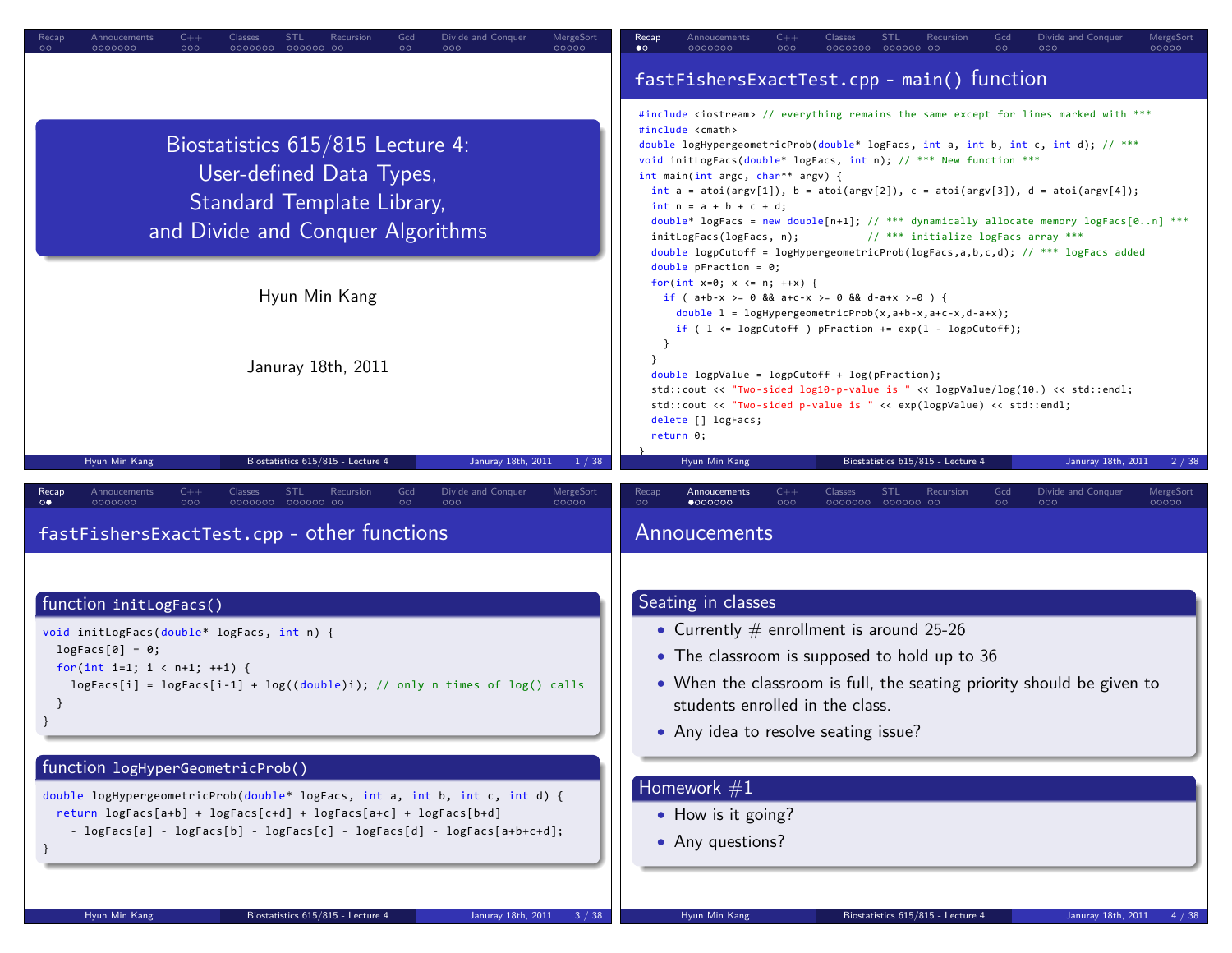| Divide and Conquer<br>Recar<br>Annoucements<br>STI<br>Recursior<br>Gcd<br>MergeSor<br>0000000<br>0000000<br>000000 00<br>$\circ$<br>$\circ$<br>000<br>000<br>00000                                                                                                                                                                                                            | Divide and Conquer<br>MergeSor<br>Annoucements<br>STI<br>Recursion<br>Gcd<br>$\circ$<br>0000000<br>000<br>0000000<br>000000 00<br>$\circ$<br>000<br>00000                                                                                                                                                                                                              |
|-------------------------------------------------------------------------------------------------------------------------------------------------------------------------------------------------------------------------------------------------------------------------------------------------------------------------------------------------------------------------------|------------------------------------------------------------------------------------------------------------------------------------------------------------------------------------------------------------------------------------------------------------------------------------------------------------------------------------------------------------------------|
| Projects for BIOSTAT815                                                                                                                                                                                                                                                                                                                                                       | Projects for BIOSTAT815                                                                                                                                                                                                                                                                                                                                                |
| Principles<br>• Project can be done in pairs<br>• Single-individual project is possible, but will be graded in the same<br>basis with pair-of-individuals projects.<br>• Each project has different levels of difficulty, which will be accounted<br>for in the evaluation.<br>• Suggestions of new projects will be welcomed (subject to discussion<br>with the instructor). | <b>Action Items</b><br>• Rank the project preference (for every project)<br>• Nominate name(s) to perform the project in pairs, if desired.<br>• E-mail to hmkang@umich.edu, with title "815 Project - [your name]" by<br>Friday 11:59pm.                                                                                                                              |
| Hyun Min Kang<br>Biostatistics 615/815 - Lecture 4<br>Januray 18th, 2011<br>5/38<br>$C++$<br><b>STL</b><br>Gcd<br>Divide and Conquer<br>MergeSort<br>Classes<br>Recursion<br>Recap<br>Annoucements<br>00000000<br>000<br>0000000 000000 00<br>$\circ$<br>000<br>00000<br>List of 815 Projects                                                                                 | Hyun Min Kang<br>Biostatistics 615/815 - Lecture 4<br>Januray 18th, 2011<br>$C++$<br><b>STL</b><br>Gcd<br>Divide and Conquer<br>Recap<br>Annoucements<br>Classes<br>Recursion<br>MergeSort<br>00000000<br>000<br>$\circ$<br>0000000<br>000000 00<br>$\circ$<br>000<br>00000<br>List of 815 Projects                                                                    |
| 1. MCMC-based p-values of large contigency table<br>Input An $I \times J$ contingency table<br>Output p-values of the contingency table, based on MCMC method<br>Note Need to demonstrate that the method provides p-values<br>consistent to exact method when possible to compute                                                                                            | 3. HMM-based profile alignment of sequence pairs<br>Input Two sequences of $\{A, C, G, T\}$<br>Output HMM-based probablistic alignment between the two<br>sequences, and comparison with Smith-Waterman algorithm<br>Note Allow banded computation for improved efficiency. Multiple<br>sequence alignment algorithms are more than welcomed                           |
| 2. Rapid evaluation of logistic regression models<br>Input $n \times p$ matrix X and binary response variables y of size n.<br>Output MLE $\beta$ , $SE(\beta)$ and p-values logit $[Pr(y = 1)] = X\beta$<br>Note Need to be fast to be able to apply for a large number of<br>tests simultaneosuly                                                                           | 4. Rapid clustering of gene expression data<br>Input $n \times g$ matrix of normalized gene expression across n samples<br>and $g$ genes<br>Output Clusters of genes using at least two clustering methods,<br>among (a) hierachical clustering, (b) $k$ -means clustering, (c)<br>spectral clustering, (d) E-M clustering, and (e) other robust<br>clustering methods |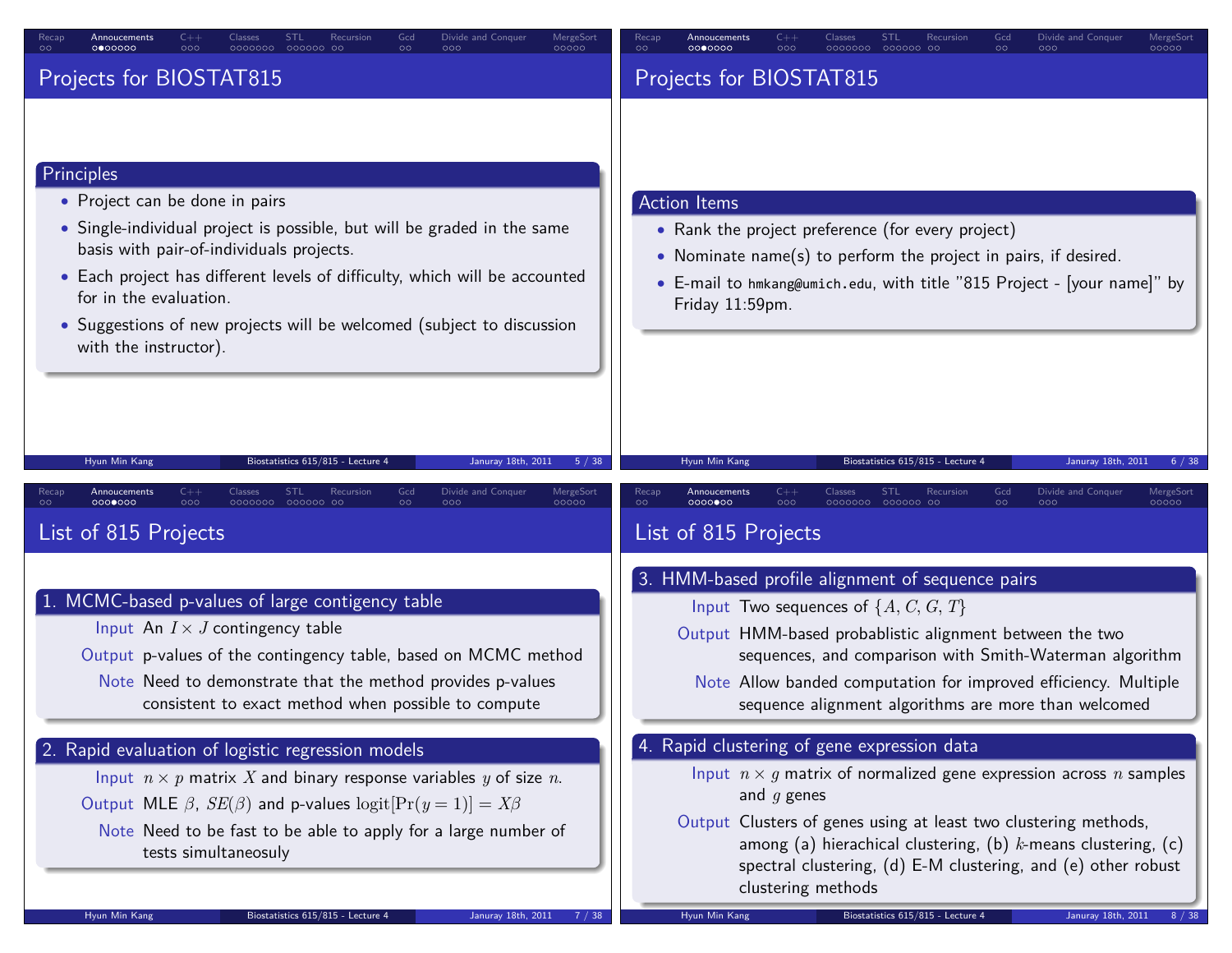| Divide and Conquer<br>MergeSort<br>STL<br>Recursion<br>Annoucements<br>00000<br>ററററാ                                                                                                                                                                                                                                                                                                                                                                                                                                                                                                                                                                                                                                                                | Divide and Conquer<br>MergeSort<br>Annoucements<br>STL<br>Recursion<br>Gcd<br>00000<br>000000 <b>0</b>                                                                                                                                                                                                                                                                                                                                                                                                                                                                                                                                                                                                          |
|------------------------------------------------------------------------------------------------------------------------------------------------------------------------------------------------------------------------------------------------------------------------------------------------------------------------------------------------------------------------------------------------------------------------------------------------------------------------------------------------------------------------------------------------------------------------------------------------------------------------------------------------------------------------------------------------------------------------------------------------------|-----------------------------------------------------------------------------------------------------------------------------------------------------------------------------------------------------------------------------------------------------------------------------------------------------------------------------------------------------------------------------------------------------------------------------------------------------------------------------------------------------------------------------------------------------------------------------------------------------------------------------------------------------------------------------------------------------------------|
| List of 815 Projects                                                                                                                                                                                                                                                                                                                                                                                                                                                                                                                                                                                                                                                                                                                                 | List of 815 Projects                                                                                                                                                                                                                                                                                                                                                                                                                                                                                                                                                                                                                                                                                            |
| 5. EM-algorithm for genotype calling from intensities<br>Input List of two dimensional intensities across $n$ unrelated samples<br>Output Possible genotype label AA, AB, BB, NN and posterior<br>probability of each individual genotype, based on EM<br>algorithm with mixture of Gausssian or Student $t$<br>6. A Bayesian SNP calling algorithm from sequence data<br>Input For each individual and genomic position, genotype<br>likelihood, defined as $Pr(Reads G_1G_2)$ , for each possible<br>genotype $G_1 G_2$<br>Output Posterior probability of a position being SNP<br>Note Alternatively, starting from aligned sequence (BAM format)<br>is also possible<br>Biostatistics 615/815 - Lecture 4<br>Hyun Min Kang<br>Januray 18th, 2011 | 7. Short read alignment<br>Input Short sequence reads ( $n \sim 100$ ), and a reference genome up<br>to the size of human genome $(3 \times 10^9)$<br>Output Best possible genomic position to align the sequence onto<br>Note OK to mimic existing short aligning software, or have special<br>feature such as statistical alignment into multiple places<br>8. Solution using MapReduce Framework<br>Input Any of the problems suggested by 1-7<br>Output Solution implemented under MapReduce framework<br>Note For extra credit. MapReduce framework is a scalable parallel<br>programming technique for cloud computing<br>Hyun Min Kang<br>Biostatistics 615/815 - Lecture<br>Januray 18th, 2011<br>10/38 |
| $C++$<br>Annoucements<br>Classes<br>STL<br>Recursion<br>Divide and Conquer<br>MergeSort<br>Recap<br>0000000<br>$\bullet$ 00<br>0000000<br>000000 00<br>00000<br>The flexibility and complexity of $C++$                                                                                                                                                                                                                                                                                                                                                                                                                                                                                                                                              | MergeSort<br>Annoucements<br>$C++$<br>Classes<br>STL<br>Recursion<br>Gcd<br>Divide and Conquer<br>Recap<br>0000000<br>$\circ \bullet \circ$<br>0000000 000000 00<br>$\circ$<br>00000<br>$\circ$<br>Why use $C++$ in the class?                                                                                                                                                                                                                                                                                                                                                                                                                                                                                  |
| Flexibility of $C++$ : What $C++$ offers<br>• Both reference and pointer types (unlike C or Java)<br>• User-defined data type via classes (unlike C)<br>• Inheritance (unlike C) and multiple inheritance (unlike C or Java)<br>• Explicit allocation and deallocation of memory (unlike Java)<br>• Templates that operate with generic types (unlike C or earlier Java)<br>• And more (operator overloading, dynamic polymorphism, etc)<br>Complexity of C++<br>There is a hoax claiming that the $C++$ designer Bjanrne Stroustrup                                                                                                                                                                                                                 | • C is relatively simple to use<br>• Library support for basic data structure (array, hash, etc) is limited.<br>• Limited support on object-oriented programming.<br>Java (or $\mathsf{C}\#$ )<br>• Object-oriented, clear and simple language<br>• No explicit control on memory management<br>• Performance can be substantially worse than $C/C++$ in some                                                                                                                                                                                                                                                                                                                                                   |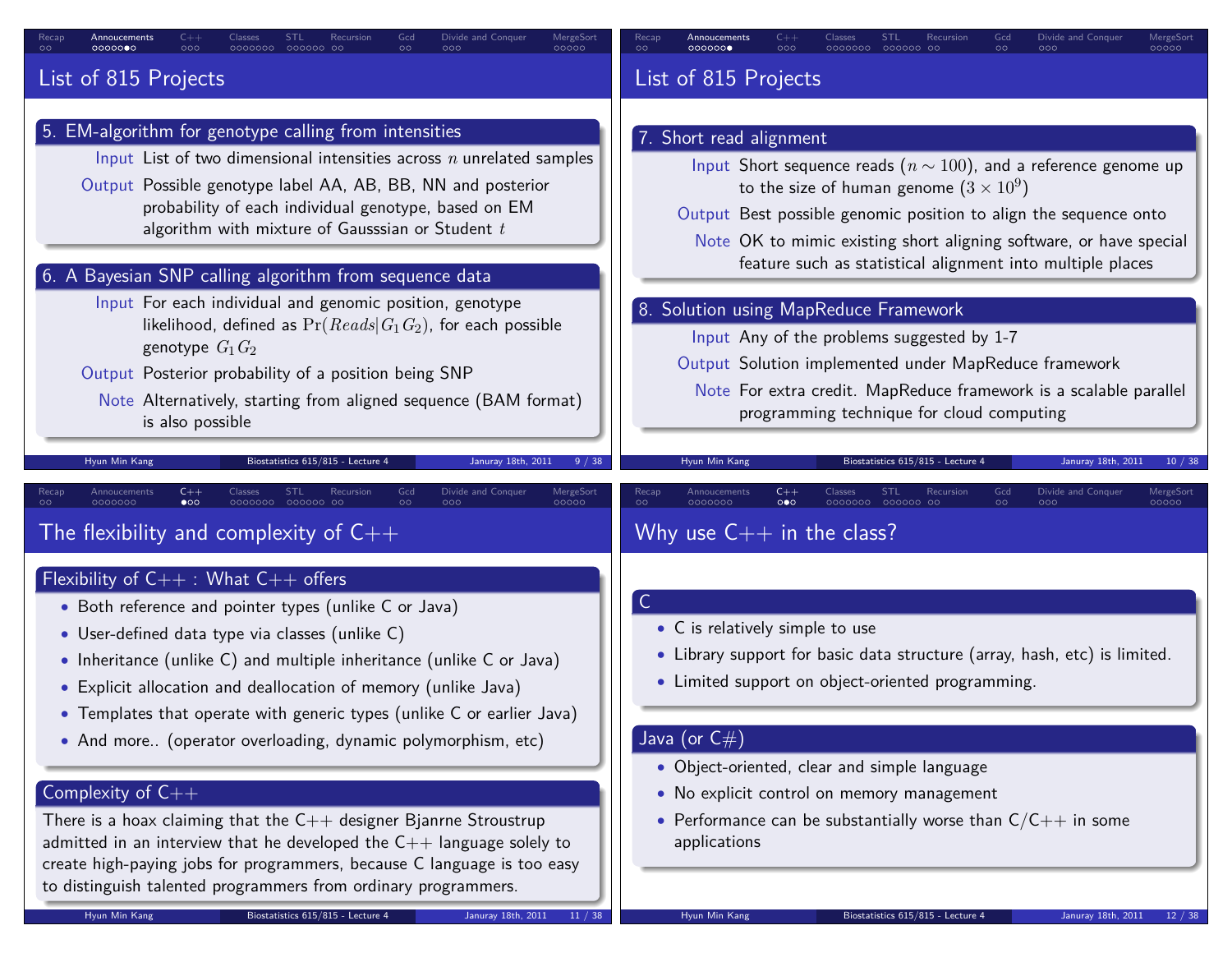| $C++$                                                                                                                                                                                                                                                                                                                                                                                                                                                                                                                                                                                                      | $C++$                                                                                                                                                                                                                                                                                                                                                                                                                                                                                                                                            |
|------------------------------------------------------------------------------------------------------------------------------------------------------------------------------------------------------------------------------------------------------------------------------------------------------------------------------------------------------------------------------------------------------------------------------------------------------------------------------------------------------------------------------------------------------------------------------------------------------------|--------------------------------------------------------------------------------------------------------------------------------------------------------------------------------------------------------------------------------------------------------------------------------------------------------------------------------------------------------------------------------------------------------------------------------------------------------------------------------------------------------------------------------------------------|
| Classes                                                                                                                                                                                                                                                                                                                                                                                                                                                                                                                                                                                                    | Classes                                                                                                                                                                                                                                                                                                                                                                                                                                                                                                                                          |
| <b>STL</b>                                                                                                                                                                                                                                                                                                                                                                                                                                                                                                                                                                                                 | <b>STL</b>                                                                                                                                                                                                                                                                                                                                                                                                                                                                                                                                       |
| Recursion                                                                                                                                                                                                                                                                                                                                                                                                                                                                                                                                                                                                  | Recursion                                                                                                                                                                                                                                                                                                                                                                                                                                                                                                                                        |
| Gcd                                                                                                                                                                                                                                                                                                                                                                                                                                                                                                                                                                                                        | Gcd                                                                                                                                                                                                                                                                                                                                                                                                                                                                                                                                              |
| Divide and Conquer                                                                                                                                                                                                                                                                                                                                                                                                                                                                                                                                                                                         | Divide and Conquer                                                                                                                                                                                                                                                                                                                                                                                                                                                                                                                               |
| MergeSort                                                                                                                                                                                                                                                                                                                                                                                                                                                                                                                                                                                                  | MergeSort                                                                                                                                                                                                                                                                                                                                                                                                                                                                                                                                        |
| Annoucements                                                                                                                                                                                                                                                                                                                                                                                                                                                                                                                                                                                               | Annoucements                                                                                                                                                                                                                                                                                                                                                                                                                                                                                                                                     |
| Recap                                                                                                                                                                                                                                                                                                                                                                                                                                                                                                                                                                                                      | Recap                                                                                                                                                                                                                                                                                                                                                                                                                                                                                                                                            |
| $\circ\circ\bullet$                                                                                                                                                                                                                                                                                                                                                                                                                                                                                                                                                                                        | $\bullet$ 000000 000000 00                                                                                                                                                                                                                                                                                                                                                                                                                                                                                                                       |
| 0000000 000000 00                                                                                                                                                                                                                                                                                                                                                                                                                                                                                                                                                                                          | 00000                                                                                                                                                                                                                                                                                                                                                                                                                                                                                                                                            |
| 00000                                                                                                                                                                                                                                                                                                                                                                                                                                                                                                                                                                                                      | $\circ$                                                                                                                                                                                                                                                                                                                                                                                                                                                                                                                                          |
| $\circ$                                                                                                                                                                                                                                                                                                                                                                                                                                                                                                                                                                                                    | 0000000                                                                                                                                                                                                                                                                                                                                                                                                                                                                                                                                          |
| 0000000                                                                                                                                                                                                                                                                                                                                                                                                                                                                                                                                                                                                    | 000                                                                                                                                                                                                                                                                                                                                                                                                                                                                                                                                              |
| $\circ$                                                                                                                                                                                                                                                                                                                                                                                                                                                                                                                                                                                                    | $\circ$                                                                                                                                                                                                                                                                                                                                                                                                                                                                                                                                          |
| 000                                                                                                                                                                                                                                                                                                                                                                                                                                                                                                                                                                                                        | 000                                                                                                                                                                                                                                                                                                                                                                                                                                                                                                                                              |
| Why use $C++$ in the class?                                                                                                                                                                                                                                                                                                                                                                                                                                                                                                                                                                                | Classes and user-defined data ype                                                                                                                                                                                                                                                                                                                                                                                                                                                                                                                |
| $C++$<br>• Explicit memory control with great performance<br>• Support from standard template library and other libraries<br>• High complexity - will use only core features during lectures<br>• Classes with member variable, member function, inheritance, and<br>dynamic polymorphism<br>• No operator overloading, multiple inheritance, deep/shallow copy<br>• Standard Template Library (STL)<br>• Other useful libraries<br>• For advanced use of $C_{++}$ , read Effective C++ or take another<br>programming course.<br>Hyun Min Kang<br>Biostatistics 615/815 - Lecture 4<br>Januray 18th, 2011 | $C++$ Class<br>• A user-defined data type with<br>• Member variables<br>• Member functions<br>An example $C++$ Class<br>class Point $\{$ // definition of a class as a data type<br>// making member variables/functions accessible outside the class<br>public:<br>double $x$ ; // member variable<br>double y; // another member variable<br>$\}$ ;<br>Point p; // A class object as an instance of a data type<br>$p.x = 3.; // assign values to member variables$<br>$p.y = 4.$ ;<br>Biostatistics 615/815 - Lecture 4<br>Januray 18th, 2011 |
| 13 / 38                                                                                                                                                                                                                                                                                                                                                                                                                                                                                                                                                                                                    | Hyun Min Kang                                                                                                                                                                                                                                                                                                                                                                                                                                                                                                                                    |
| Divide and Conquer                                                                                                                                                                                                                                                                                                                                                                                                                                                                                                                                                                                         | 14 / 38                                                                                                                                                                                                                                                                                                                                                                                                                                                                                                                                          |
| Annoucements                                                                                                                                                                                                                                                                                                                                                                                                                                                                                                                                                                                               | <b>STL</b>                                                                                                                                                                                                                                                                                                                                                                                                                                                                                                                                       |
| $C++$                                                                                                                                                                                                                                                                                                                                                                                                                                                                                                                                                                                                      | Divide and Conquer                                                                                                                                                                                                                                                                                                                                                                                                                                                                                                                               |
| Classes                                                                                                                                                                                                                                                                                                                                                                                                                                                                                                                                                                                                    | Recap                                                                                                                                                                                                                                                                                                                                                                                                                                                                                                                                            |
| <b>STL</b>                                                                                                                                                                                                                                                                                                                                                                                                                                                                                                                                                                                                 | Annoucements                                                                                                                                                                                                                                                                                                                                                                                                                                                                                                                                     |
| Recursion                                                                                                                                                                                                                                                                                                                                                                                                                                                                                                                                                                                                  | $C++$                                                                                                                                                                                                                                                                                                                                                                                                                                                                                                                                            |
| Gcd                                                                                                                                                                                                                                                                                                                                                                                                                                                                                                                                                                                                        | Classes                                                                                                                                                                                                                                                                                                                                                                                                                                                                                                                                          |
| MergeSort                                                                                                                                                                                                                                                                                                                                                                                                                                                                                                                                                                                                  | Recursion                                                                                                                                                                                                                                                                                                                                                                                                                                                                                                                                        |
| Recap                                                                                                                                                                                                                                                                                                                                                                                                                                                                                                                                                                                                      | Gcd                                                                                                                                                                                                                                                                                                                                                                                                                                                                                                                                              |
| 000                                                                                                                                                                                                                                                                                                                                                                                                                                                                                                                                                                                                        | MergeSort                                                                                                                                                                                                                                                                                                                                                                                                                                                                                                                                        |
| 000000 00                                                                                                                                                                                                                                                                                                                                                                                                                                                                                                                                                                                                  | 0000000                                                                                                                                                                                                                                                                                                                                                                                                                                                                                                                                          |
| $\circ \circ$                                                                                                                                                                                                                                                                                                                                                                                                                                                                                                                                                                                              | 0000000 000000 00                                                                                                                                                                                                                                                                                                                                                                                                                                                                                                                                |
| $\circ$                                                                                                                                                                                                                                                                                                                                                                                                                                                                                                                                                                                                    | $\circ$                                                                                                                                                                                                                                                                                                                                                                                                                                                                                                                                          |
| 0000000                                                                                                                                                                                                                                                                                                                                                                                                                                                                                                                                                                                                    | 000                                                                                                                                                                                                                                                                                                                                                                                                                                                                                                                                              |
| 0000000                                                                                                                                                                                                                                                                                                                                                                                                                                                                                                                                                                                                    | $\circ$                                                                                                                                                                                                                                                                                                                                                                                                                                                                                                                                          |
| 000                                                                                                                                                                                                                                                                                                                                                                                                                                                                                                                                                                                                        | 000                                                                                                                                                                                                                                                                                                                                                                                                                                                                                                                                              |
| 00000                                                                                                                                                                                                                                                                                                                                                                                                                                                                                                                                                                                                      | 00000                                                                                                                                                                                                                                                                                                                                                                                                                                                                                                                                            |
| Adding member functions                                                                                                                                                                                                                                                                                                                                                                                                                                                                                                                                                                                    | Constructor - A better way to initialize an object                                                                                                                                                                                                                                                                                                                                                                                                                                                                                               |
| #include <iostream></iostream>                                                                                                                                                                                                                                                                                                                                                                                                                                                                                                                                                                             | #include <iostream></iostream>                                                                                                                                                                                                                                                                                                                                                                                                                                                                                                                   |
| #include <cmath></cmath>                                                                                                                                                                                                                                                                                                                                                                                                                                                                                                                                                                                   | #include <cmath></cmath>                                                                                                                                                                                                                                                                                                                                                                                                                                                                                                                         |
| class Point {                                                                                                                                                                                                                                                                                                                                                                                                                                                                                                                                                                                              | class Point {                                                                                                                                                                                                                                                                                                                                                                                                                                                                                                                                    |
| public:                                                                                                                                                                                                                                                                                                                                                                                                                                                                                                                                                                                                    | public:                                                                                                                                                                                                                                                                                                                                                                                                                                                                                                                                          |
| double x;                                                                                                                                                                                                                                                                                                                                                                                                                                                                                                                                                                                                  | double x;                                                                                                                                                                                                                                                                                                                                                                                                                                                                                                                                        |
| double y;                                                                                                                                                                                                                                                                                                                                                                                                                                                                                                                                                                                                  | double y;                                                                                                                                                                                                                                                                                                                                                                                                                                                                                                                                        |
| double distanceFromOrigin() { // member function                                                                                                                                                                                                                                                                                                                                                                                                                                                                                                                                                           | Point(double px, double py) { // constructor defines here                                                                                                                                                                                                                                                                                                                                                                                                                                                                                        |
| return sqrt( $x*x + y*y$ );                                                                                                                                                                                                                                                                                                                                                                                                                                                                                                                                                                                | $x = px;$                                                                                                                                                                                                                                                                                                                                                                                                                                                                                                                                        |
| }                                                                                                                                                                                                                                                                                                                                                                                                                                                                                                                                                                                                          | $y = py;$                                                                                                                                                                                                                                                                                                                                                                                                                                                                                                                                        |
| $\}$ ;                                                                                                                                                                                                                                                                                                                                                                                                                                                                                                                                                                                                     | // equivalent to -- Point(double px, double py) : x(px), y(py) {}                                                                                                                                                                                                                                                                                                                                                                                                                                                                                |
| int main(int argc, char** argv) {                                                                                                                                                                                                                                                                                                                                                                                                                                                                                                                                                                          | double distanceFromOrigin() { return sqrt( $x*x + y*y$ ); }                                                                                                                                                                                                                                                                                                                                                                                                                                                                                      |
| Point p;                                                                                                                                                                                                                                                                                                                                                                                                                                                                                                                                                                                                   | $\cdot$                                                                                                                                                                                                                                                                                                                                                                                                                                                                                                                                          |
| $p.x = 3.$ ;                                                                                                                                                                                                                                                                                                                                                                                                                                                                                                                                                                                               | int main(int argc, char** argv) {                                                                                                                                                                                                                                                                                                                                                                                                                                                                                                                |
| $p.y = 4.$ ;                                                                                                                                                                                                                                                                                                                                                                                                                                                                                                                                                                                               | Point $p(3,4)$ // calls constructor with two arguments                                                                                                                                                                                                                                                                                                                                                                                                                                                                                           |
| std::cout << p.distanceFromOrigin() << std::endl; // prints 5                                                                                                                                                                                                                                                                                                                                                                                                                                                                                                                                              | std::cout << p.distanceFromOrigin() << std::endl; // prints 5                                                                                                                                                                                                                                                                                                                                                                                                                                                                                    |
| }                                                                                                                                                                                                                                                                                                                                                                                                                                                                                                                                                                                                          | }                                                                                                                                                                                                                                                                                                                                                                                                                                                                                                                                                |

Hyun Min Kang Biostatistics 615/815 - Lecture 4 Januray 18th, 2011 16 / 38

Hyun Min Kang Biostatistics 615/815 - Lecture 4 Januray 18th, 2011 15 / 38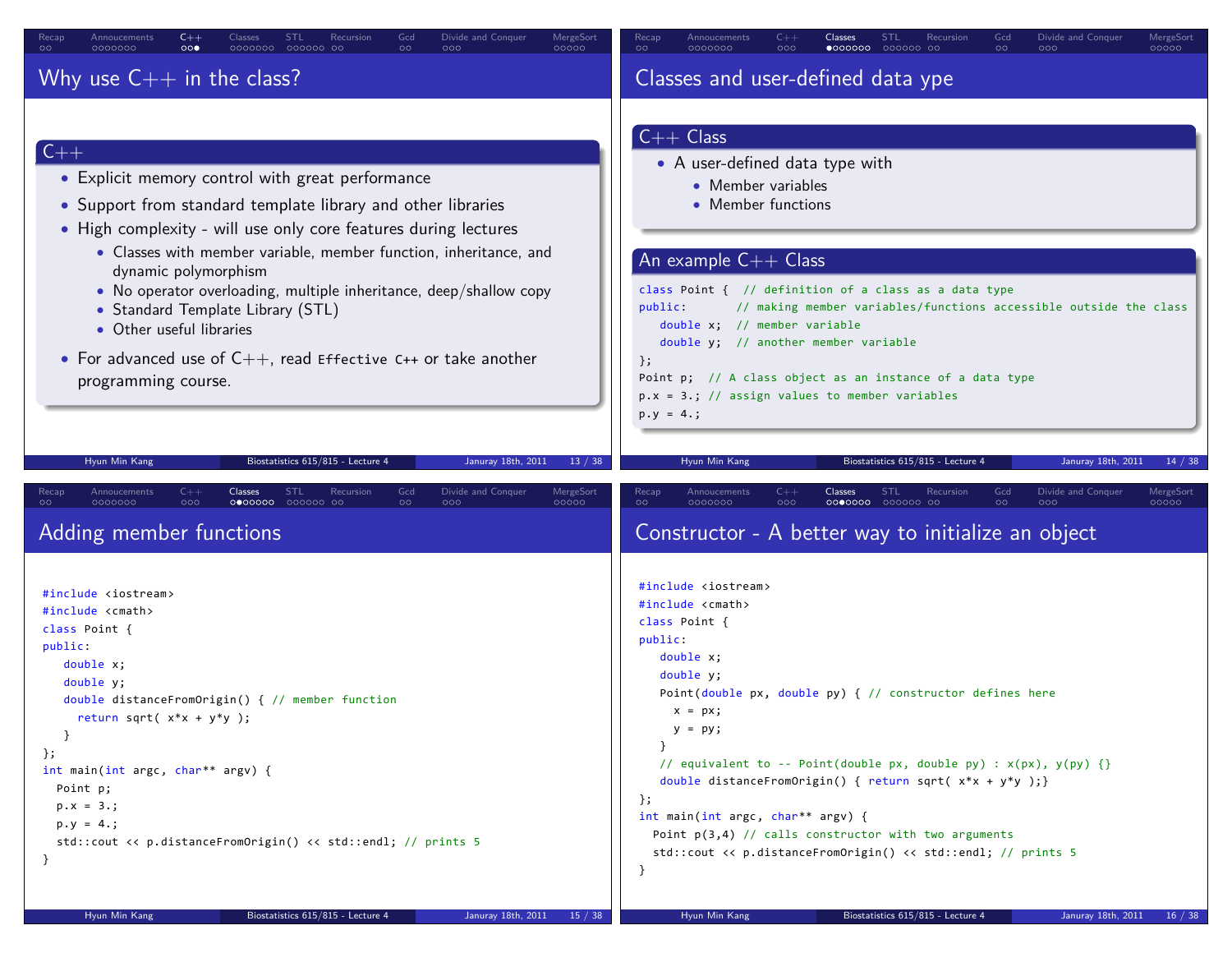| $C++$<br>Annoucements<br><b>Classes</b><br><b>STL</b><br>Recursion<br>Gcd<br>Divide and Conquer<br>MergeSort<br>Recap<br>000<br>0000000<br>00000<br>0000000<br>000000 00<br>$\circ$<br>000                                                                                                                                                                                                                                                                                                                                                                                                                                                                                                                                                                                                                                                                                                                                                                                                                                                                                                                                                                                                                                                                                                                                                                                                   | MergeSort<br>0000000<br>00000<br>$\circ$<br>000<br>0000000<br>000000 00<br>00<br>000                                                                                                                                                                                                                                                                                                                                                                                                                                                                                                                                                                                                                                                                                                                                                                              |
|----------------------------------------------------------------------------------------------------------------------------------------------------------------------------------------------------------------------------------------------------------------------------------------------------------------------------------------------------------------------------------------------------------------------------------------------------------------------------------------------------------------------------------------------------------------------------------------------------------------------------------------------------------------------------------------------------------------------------------------------------------------------------------------------------------------------------------------------------------------------------------------------------------------------------------------------------------------------------------------------------------------------------------------------------------------------------------------------------------------------------------------------------------------------------------------------------------------------------------------------------------------------------------------------------------------------------------------------------------------------------------------------|-------------------------------------------------------------------------------------------------------------------------------------------------------------------------------------------------------------------------------------------------------------------------------------------------------------------------------------------------------------------------------------------------------------------------------------------------------------------------------------------------------------------------------------------------------------------------------------------------------------------------------------------------------------------------------------------------------------------------------------------------------------------------------------------------------------------------------------------------------------------|
| More member functions                                                                                                                                                                                                                                                                                                                                                                                                                                                                                                                                                                                                                                                                                                                                                                                                                                                                                                                                                                                                                                                                                                                                                                                                                                                                                                                                                                        | More class examples - pointRect.cpp                                                                                                                                                                                                                                                                                                                                                                                                                                                                                                                                                                                                                                                                                                                                                                                                                               |
| #include <iostream><br/>#include <cmath><br/>class Point {<br/>public:<br/>double <math>x, y;</math><br/>Point(double px, double py) { <math>x = px</math>; <math>y = py</math>; }<br/>double distanceFromOrigin() { return sqrt( x*x + y*y ); }<br/>double distance(Point&amp; p) { // call-by-reference to avoid unnecessary copy<br/>return sqrt( <math>(x-p.x)*(x-p.x) + (y-p.y)*(y-p.y)</math> );<br/><math>\}</math><br/>void print() { <math>//</math> print the content of the point<br/>std::cout &lt;&lt; "(" &lt;&lt; x &lt;&lt; "," &lt;&lt; y &lt;&lt; ")" &lt;&lt; std::endl;<br/>ł<br/><math>\}</math>;<br/>int main(int argc, char** argv) {<br/>Point <math>p1(3,4)</math>, <math>p2(15,9)</math>;<br/><math>p1.print()</math>;<br/><math>1/</math> prints <math>(3,4)</math><br/><math>std::count \leq p1.distance(p2) \leq std::end1; // prints 13</math><br/><math>\mathcal{F}</math></cmath></iostream>                                                                                                                                                                                                                                                                                                                                                                                                                                                                 | // assumes that Point is defined before<br>class Rectangle { // Rectangle<br>public:<br>Point p1, p2; // rectangle is defined by two points<br>// initialize by calling constructors of member variables<br>Rectangle(double x1, double y1, double x2, double y2) : $p1(x1,y1)$ , $p2(x2,y2)$ {}<br>Rectangle(Point& a, Point& b) : $p1(a)$ , $p2(b)$ {}<br>double area() $\{$ // area covered by a rectangle<br>return $(p1.x-p2.x)*(p1.y-p2.y);$<br>}<br>$\}$ ;<br>int main(int argc, char** argv) {<br>Point $p1(3,4)$ , $p2(15,9)$ ;<br>Rectangle $r1(3,4,15,9)$ ; // first constructor is called<br>Rectangle r2(p1,p2); // second constructor is called<br>$std::count \iff r1.name() \iff std::end1; // prints 60$<br>std::cout << r2.area() << std::endl; // prints 60<br>$std::count \le r1.p2.print() \le std::end1; // prints (15,9)$<br>$\mathcal{F}$ |
| Hyun Min Kang<br>Biostatistics 615/815 - Lecture 4<br>Januray 18th, 2011<br>17 / 38                                                                                                                                                                                                                                                                                                                                                                                                                                                                                                                                                                                                                                                                                                                                                                                                                                                                                                                                                                                                                                                                                                                                                                                                                                                                                                          | Biostatistics 615/815 - Lecture 4<br>Hyun Min Kang<br>Januray 18th, 2011<br>18 / 38                                                                                                                                                                                                                                                                                                                                                                                                                                                                                                                                                                                                                                                                                                                                                                               |
| <b>STL</b><br>Divide and Conquer<br>MergeSort<br>Recap<br>Annoucements<br>$C++$<br>Classes<br>Recursion<br>Gcd<br>$\circ$<br>0000000<br>000<br>0000000<br>000000 00<br>$\circ$<br>000<br>00000                                                                                                                                                                                                                                                                                                                                                                                                                                                                                                                                                                                                                                                                                                                                                                                                                                                                                                                                                                                                                                                                                                                                                                                               | <b>STL</b><br>Divide and Conquer<br>MergeSort<br>Recap<br>Annoucements<br>$C++$<br><b>Classes</b><br>Recursion<br>Gcd<br>$\circ$<br>0000000<br>000<br>000000<br>000000 00<br>$\circ$<br>000<br>00000                                                                                                                                                                                                                                                                                                                                                                                                                                                                                                                                                                                                                                                              |
|                                                                                                                                                                                                                                                                                                                                                                                                                                                                                                                                                                                                                                                                                                                                                                                                                                                                                                                                                                                                                                                                                                                                                                                                                                                                                                                                                                                              |                                                                                                                                                                                                                                                                                                                                                                                                                                                                                                                                                                                                                                                                                                                                                                                                                                                                   |
| Pointers to an object : objectPointers.cpp                                                                                                                                                                                                                                                                                                                                                                                                                                                                                                                                                                                                                                                                                                                                                                                                                                                                                                                                                                                                                                                                                                                                                                                                                                                                                                                                                   | Static and dynamic allocation : staticVsDyanmic.cpp                                                                                                                                                                                                                                                                                                                                                                                                                                                                                                                                                                                                                                                                                                                                                                                                               |
| #include <iostream><br/>#include <cmath><br/>class Point {<br/>public:<br/>double <math>x, y;</math><br/>Point(double px, double py) { <math>x = px</math>; <math>y = py</math>; }<br/>double distance(Point&amp; p) { return sqrt( <math>(x-p.x)*(x-p.x) + (y-p.y)*(y-p.y)</math> ); }<br/>void print() { <math>std::count \ll "\ll "\ll \ll \ll "\ll "\ll \ll \ll "\ll "\ll \ll \ll "\ll "\ll \ll \&gt; std::endl;</math> }<br/>};<br/>int main(int argc, char** argv) {<br/>// static allocation<br/>Point <math>p1(3,4)</math>;<br/>Point* <math>pp2</math> = new Point(5,12); // dynamic allocation<br/>Point* <math>pp3 = 8p1</math>; // *pp3 == p1<br/><math>p1.print()</math>; // Member function access - prints <math>(3,4)</math><br/><math>pp2\rightarrow print()</math>; // Member function access via pointer - prints <math>(5,12)</math><br/><math>pp3\rightarrow print()</math>; // Member function access via pointer - prints <math>(3,4)</math><br/>std::cout &lt;&lt; "<math>p1.x = " &lt;&lt; p1.x &lt;&lt; std::end1;</math><br/><math>//</math> prints <math>3</math><br/><math>std::count &lt;&lt; "pp2-&gt;x = " &lt;&lt; pp2-&gt;x &lt;&lt; std::end1;</math><br/><math>//</math> prints 5<br/>std::cout &lt;&lt; "(*pp2).x = " &lt;&lt; (*pp2).x &lt;&lt; std::endl; // same to pp2-&gt;x<br/>delete pp2; // allocated memory must be deleted</cmath></iostream> | // assume that Point class defined above<br>Point* $foo(double x, double y)$ {<br>Point $p(x,y)$ ; // local variable in stack space. valid only within a function<br>return &p // WARNING: return value is invalid if function terminates<br>Point* bar(double x, double y) {<br>Point* $p = new Point(x,y)$ ; // heap spaces<br>return p; // object is alive until delete is called<br>$\mathcal{F}$<br>int main(int argc, char** argv) {<br>Point* $p1 = foo(3,4);$ // $p1$ is invalid after foo() is terminated.<br>Point* $p2 = bar(5, 12)$ ; // $p2$ is a valid pointer<br>$p1\rightarrow print()$ ; // prints arbitrary value (may cause fatal error)<br>$p2\rightarrow print()$ ; // prints $(5,12)$<br>delete p2; // object created by 'new' must be 'delete'd.<br>−}                                                                                     |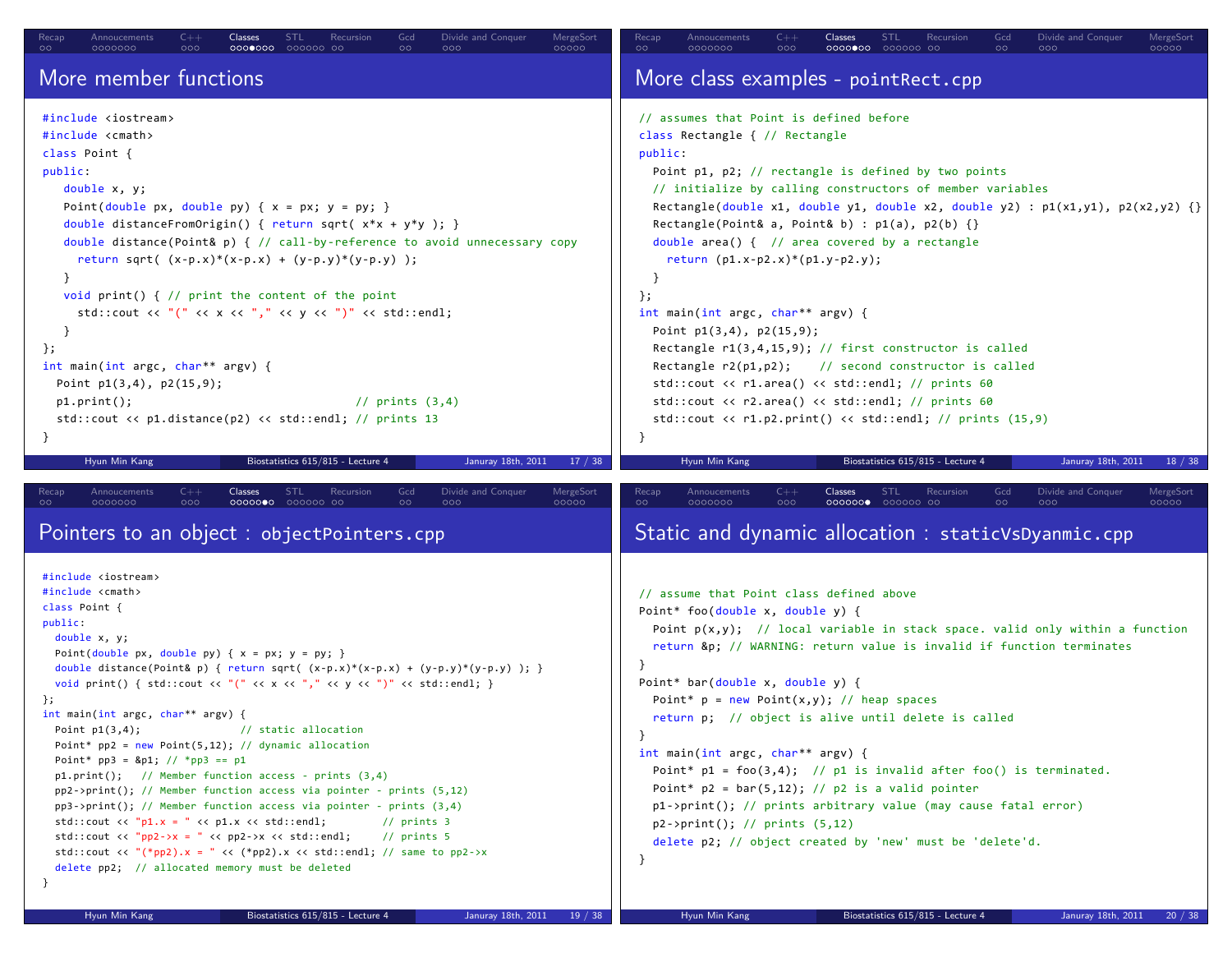| Gcd<br>Divide and Conquer<br>MergeSort<br>$C++$<br>Classes<br>STL<br>Recursion<br>Recap<br>Annoucements<br>$\circ$<br>000<br>0000000<br>$\circ$<br>0000000<br>$\bullet$ 00000 00<br>000<br>00000                                                                                                                                                                                                                                                                                                                                                                                                                                                                                                                                                                           | $C++$<br>Divide and Conquer<br>MergeSort<br>Recap<br>Annoucements<br>Classes<br>STL<br>Gcd<br>Recursion<br>$\circ$<br>0000000<br>000<br>$\circ$<br>00000<br>0000000<br>$000000$ $00$<br>000                                                                                                                                                                                                                                                                                                                                                                                                                                                                                                                  |
|----------------------------------------------------------------------------------------------------------------------------------------------------------------------------------------------------------------------------------------------------------------------------------------------------------------------------------------------------------------------------------------------------------------------------------------------------------------------------------------------------------------------------------------------------------------------------------------------------------------------------------------------------------------------------------------------------------------------------------------------------------------------------|--------------------------------------------------------------------------------------------------------------------------------------------------------------------------------------------------------------------------------------------------------------------------------------------------------------------------------------------------------------------------------------------------------------------------------------------------------------------------------------------------------------------------------------------------------------------------------------------------------------------------------------------------------------------------------------------------------------|
| Using Standard Template Library (STL)                                                                                                                                                                                                                                                                                                                                                                                                                                                                                                                                                                                                                                                                                                                                      | STL in pratice                                                                                                                                                                                                                                                                                                                                                                                                                                                                                                                                                                                                                                                                                               |
| Why STL?<br>• Included in the $C++$ Standard Library<br>• Allows to use key data structure and $1/O$ interface easily<br>• Objects behaves like built-in data types<br>Key classes<br>• Strings library : <string><br/>• Input/Output Handling : <iostream>, <fstream>, <sstream><br/>• Variable size array : <vector><br/>• Other containers : <set>, <map>, <stack></stack></map></set></vector></sstream></fstream></iostream></string>                                                                                                                                                                                                                                                                                                                                 | sortedEcho.cpp<br>#include <iostream><br/>#include <string><br/>#include <vector><br/>int main(int argc, char** argv) {<br/>std::vector<std::string> vArgs; // vector of strings<br/>for(int i=1; <math>i &lt; argc</math>; ++i) {<br/>vArgs.push_back(argv[i]); // append each arguments to the vector<br/><math>\mathcal{F}</math><br/>std::sort(vArgs.begin(),vArgs.end()); // sort the vector in alphanumeric order<br/>std::cout &lt;&lt; "Sorted arguments :"; // print the sorted arguments<br/>for(int i=0; i &lt; vArgs.size(); ++i) { std::cout &lt;&lt; " " &lt;&lt; vArgs[i]; }<br/>std::cout &lt;&lt; std::endl;<br/>return 0;<br/>A running example</std::string></vector></string></iostream> |
|                                                                                                                                                                                                                                                                                                                                                                                                                                                                                                                                                                                                                                                                                                                                                                            | user@host: /> ./sortedEcho Hello, World! hello, world! 2 3 5 60 1                                                                                                                                                                                                                                                                                                                                                                                                                                                                                                                                                                                                                                            |
|                                                                                                                                                                                                                                                                                                                                                                                                                                                                                                                                                                                                                                                                                                                                                                            | Sorted arguments : 1 2 3 5 60 Hello, World! hello, world!                                                                                                                                                                                                                                                                                                                                                                                                                                                                                                                                                                                                                                                    |
| Hyun Min Kang<br>Biostatistics 615/815 - Lecture 4<br>Januray 18th, 2011<br>21 / 38                                                                                                                                                                                                                                                                                                                                                                                                                                                                                                                                                                                                                                                                                        | Januray 18th, 2011<br>Hyun Min Kang<br>Biostatistics 615/815 - Lecture 4<br>22/38                                                                                                                                                                                                                                                                                                                                                                                                                                                                                                                                                                                                                            |
|                                                                                                                                                                                                                                                                                                                                                                                                                                                                                                                                                                                                                                                                                                                                                                            |                                                                                                                                                                                                                                                                                                                                                                                                                                                                                                                                                                                                                                                                                                              |
| $C++$<br><b>STL</b><br>Recursion<br>Gcd<br>Divide and Conquer<br>MergeSort<br>Annoucements<br><b>Classes</b><br>Recap<br>0000000 000000 00<br>0000000<br>000<br>$\circ$<br>000<br>00000                                                                                                                                                                                                                                                                                                                                                                                                                                                                                                                                                                                    | $C++$<br>Classes<br><b>STL</b><br>Divide and Conquer<br>MergeSort<br>Recap<br>Annoucements<br>Recursion<br>Gcd<br>$\circ$<br>0000000<br>000<br>0000000 000000 00<br><b>00000</b>                                                                                                                                                                                                                                                                                                                                                                                                                                                                                                                             |
| More STL example                                                                                                                                                                                                                                                                                                                                                                                                                                                                                                                                                                                                                                                                                                                                                           | STL Use in INSERTIONSORT Algorithm                                                                                                                                                                                                                                                                                                                                                                                                                                                                                                                                                                                                                                                                           |
| argsCount.cpp - List unique words with counts<br>#include <iostream><br/>#include <string><br/>#include <map><br/>int main(int argc, char** argv) {<br/>std::map<std::string,int> stringCounts; // contains a pair of string and counts<br/>for(int i=1; <math>i \lt a</math>rgc; ++i) // build (word, count) map<br/><math>\{ ++(stringCounts[ary[i]]); \}</math> // map[key] = value<br/><math>for (std::map<std::string, int="">::iterator i = stringCounts.begin();</std::string,></math><br/>i != stringCounts.end(); ++i) // iterate over the map and print (key, value) pairs<br/>{ std::cout &lt;&lt; i-&gt;second &lt;&lt; " " &lt;&lt; i-&gt;first &lt;&lt; std::endl; }<br/>return 0;<br/>- }<br/>A running example</std::string,int></map></string></iostream> | insertionSort.cpp - printArray() function<br>// print each element of array to the standard output<br>void printArray(std::vector <int>&amp; A) { // call-by-reference<br/>for(int i=0; i &lt; A.size(); ++i) {<br/>std::cout &lt;&lt; std::endl;</int>                                                                                                                                                                                                                                                                                                                                                                                                                                                      |
| user@host: $\frac{7}{2}$ ./argsCount here moo moo there moo moo here moo there moo here there moo moo<br>3 here<br>8 moo<br>3 there                                                                                                                                                                                                                                                                                                                                                                                                                                                                                                                                                                                                                                        |                                                                                                                                                                                                                                                                                                                                                                                                                                                                                                                                                                                                                                                                                                              |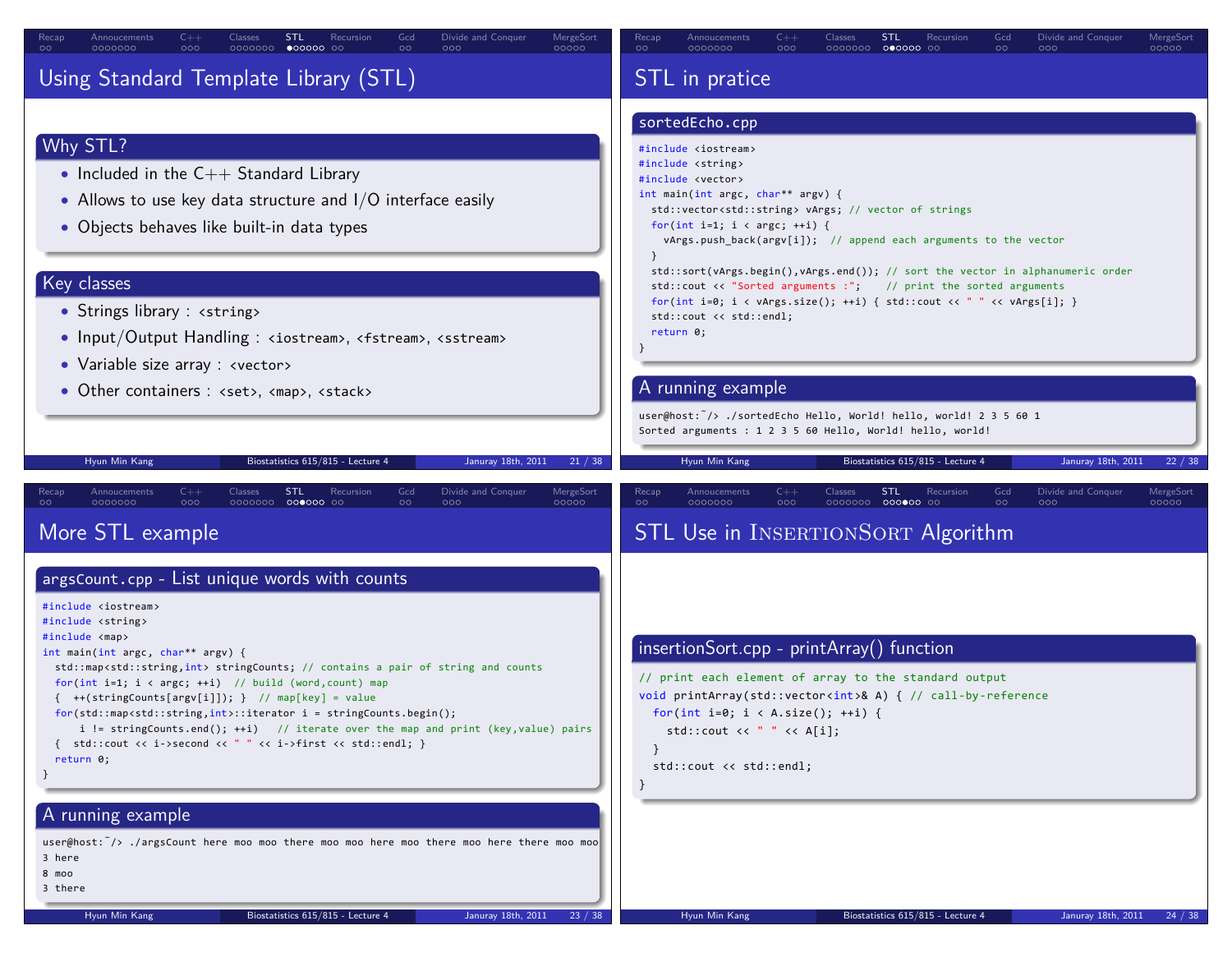| $C++$<br>Divide and Conquer<br>Recap<br>Classes<br><b>STL</b><br>Gcd<br>MergeSort<br>Annoucements<br>Recursion<br>000000 00<br>$\circ$<br>0000000<br>000<br>0000000<br>$\circ$<br>000<br>00000                                                                                                                                                                                                                                                                                                                                                                                                                                                                                                                                                                | Divide and Conquer<br>Annoucements<br>$C++$<br>Classes<br><b>STL</b><br>Recursion<br>Gcd<br>MergeSort<br>Recap<br>00000<br>$\circ$<br>0000000<br>000<br>0000000<br>$\circ \circ$<br>000<br>00000<br>$\circ$                                                                                                                                                                                                                                                                                                                                                                                                                                                                                                                                                                                                                                                                                                                                                                  |
|---------------------------------------------------------------------------------------------------------------------------------------------------------------------------------------------------------------------------------------------------------------------------------------------------------------------------------------------------------------------------------------------------------------------------------------------------------------------------------------------------------------------------------------------------------------------------------------------------------------------------------------------------------------------------------------------------------------------------------------------------------------|------------------------------------------------------------------------------------------------------------------------------------------------------------------------------------------------------------------------------------------------------------------------------------------------------------------------------------------------------------------------------------------------------------------------------------------------------------------------------------------------------------------------------------------------------------------------------------------------------------------------------------------------------------------------------------------------------------------------------------------------------------------------------------------------------------------------------------------------------------------------------------------------------------------------------------------------------------------------------|
| STL Use in INSERTIONSORT Algorithm                                                                                                                                                                                                                                                                                                                                                                                                                                                                                                                                                                                                                                                                                                                            | STL use in INSERTIONSORT Algorithm                                                                                                                                                                                                                                                                                                                                                                                                                                                                                                                                                                                                                                                                                                                                                                                                                                                                                                                                           |
| insertionSort.cpp - insertionSort() function<br>// perform insertion sort on A<br>void insertionSort(std::vector <int>&amp; A) { // call-by-reference<br/>for(int j=1; <math>j &lt; A.size()</math>; ++j) { // 0-based index<br/>int key = <math>A[j]</math>; // key element to relocate<br/><math>int i = j-1;</math><br/><math>\frac{1}{2}</math> index to be relocated<br/>while( <math>(i \ge 0)</math> &amp;&amp; <math>(A[i] \ge key)</math> ) { // find position to relocate<br/><math>A[i+1] = A[i]; // shift elements</math><br/>// update index to be relocated<br/><math>--i;</math><br/><math>A[i+1] = key;</math><br/>// relocate the key element<br/>Hyun Min Kang<br/>Biostatistics 615/815 - Lecture 4<br/>Januray 18th, 2011<br/>25/38</int> | insertionSort.cpp - main() function<br>#include <iostream><br/>#include <vector><br/>void printArray(std::vector<int>&amp; A); // declared here, defined later<br/>void insertionSort(std::vector<int>&amp; A); // declared here, defined later<br/>int main(int argc, char** argv) {<br/>std::vector<int> v; // contains array of unsorted/sorted values<br/>// temporary value to take integer input<br/>int tok;<br/>while (<math>std::cin \gg tok</math>) // read an integer from standard input<br/>v.push_back(tok)<br/>// and add to the array<br/>std::cout &lt;&lt; "Before sorting:";<br/><math>printArray(v);</math> // print the unsorted values<br/><math>insertionSort(v); // perform insertion sort</math><br/>std::cout &lt;&lt; "After sorting:";<br/><math>printArray(v);</math> // print the sorted values<br/>return 0;<br/>Hyun Min Kang<br/>Biostatistics 615/815 - Lecture 4<br/>Januray 18th, 2011<br/>26 / 38</int></int></int></vector></iostream> |
| $C++$<br><b>STL</b><br>Recursion<br>Gcd<br>Divide and Conquer<br>MergeSort<br>Recap<br>Annoucements<br>Classes<br>$\circ \circ$<br>0000000<br>000<br>0000000 000000 00<br>000<br>00000<br>$\circ$<br>Recursion                                                                                                                                                                                                                                                                                                                                                                                                                                                                                                                                                | Annoucements<br>$C++$<br>Classes<br><b>STL</b><br>Recursion<br>Gcd<br>Divide and Conquer<br>MergeSort<br>Recap<br>$\circ$<br>0000000<br>000<br>0000000 000000 00<br>$\circ$<br>000<br>00000<br>Example of recursion                                                                                                                                                                                                                                                                                                                                                                                                                                                                                                                                                                                                                                                                                                                                                          |
| Defintion of recursion<br>Recursion See "Recursion".<br>Another defintion of recursion<br>Recursion If you still don't get it, see: "Recursion"<br>Key components of recursion<br>• A function that is part of its own definition<br>• Terminating condition (to avoid infinite recursion)                                                                                                                                                                                                                                                                                                                                                                                                                                                                    | Factorial<br>int factorial(int $n$ ) {<br>if ( $n == 0$ )<br>return 1;<br>else<br>return $n *$ factorial( $n-1$ ); // tail recursion - can be transformed into loop<br>towerOfHanoi<br>void towerOfHanoi(int n, int s, int i, int d) { // n disks, from s to d via i<br>if ( $n > 0$ ) {<br>towerOfHanoi(n-1,s,d,i); // recursively move n-1 disks from s to i<br>// Move n-th disk from s to d<br>std::cout << "Disk " << n << " : " << s << " -> " << d << std::endl;<br>towerOfHanoi(n-1,i,s,d); // recursively move n-1 disks from i to d                                                                                                                                                                                                                                                                                                                                                                                                                                |
| Hyun Min Kang<br>Biostatistics 615/815 - Lecture 4<br>Januray 18th, 2011<br>27/3                                                                                                                                                                                                                                                                                                                                                                                                                                                                                                                                                                                                                                                                              | Hyun Min Kang<br>Biostatistics 615/815 - Lecture 4<br>Januray 18th, 2011                                                                                                                                                                                                                                                                                                                                                                                                                                                                                                                                                                                                                                                                                                                                                                                                                                                                                                     |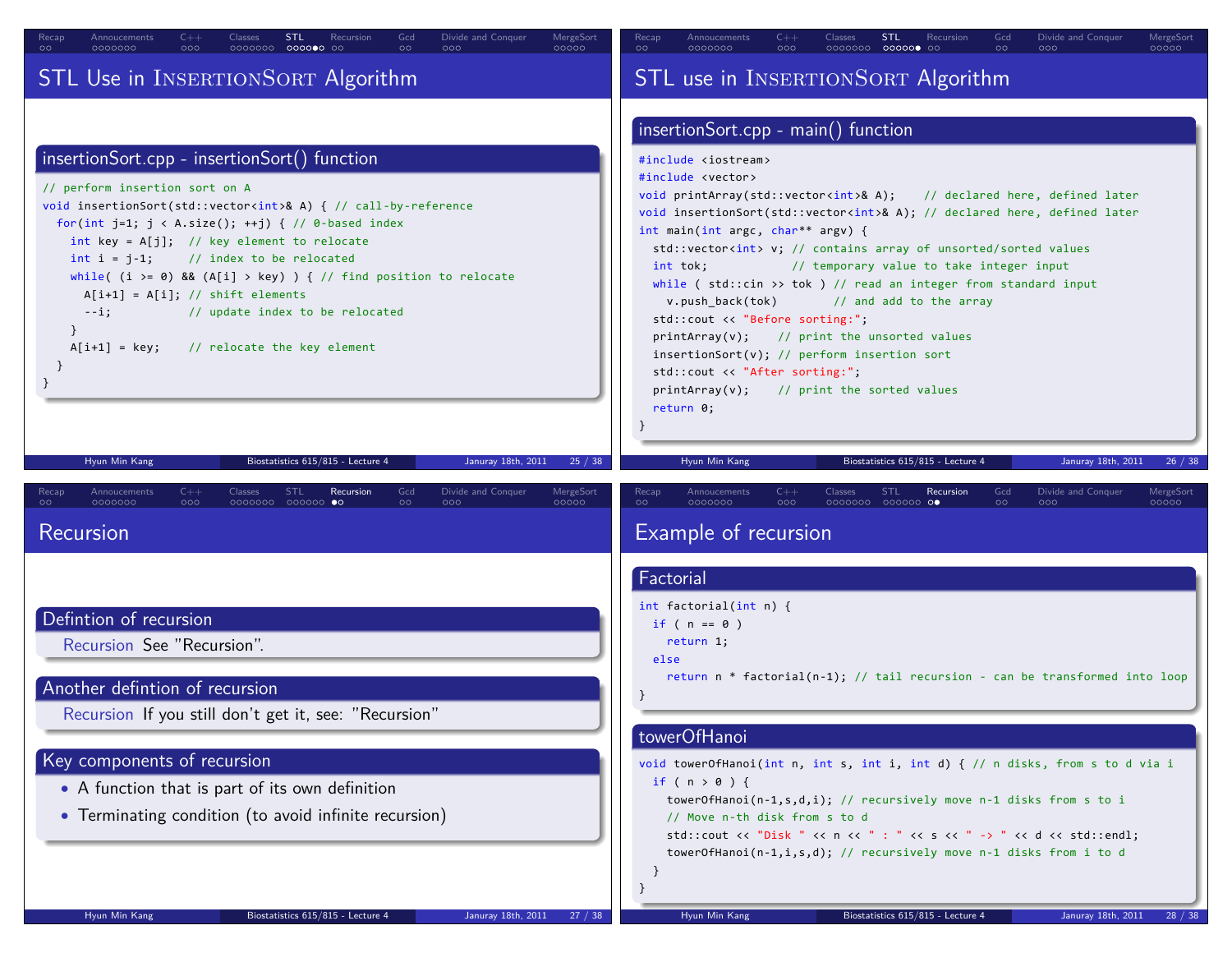| $C++$<br>Gcd<br>Divide and Conquer<br>MergeSort<br>Recap<br>Annoucements<br>Classes<br><b>STL</b><br>Recursion<br>$\bullet$<br>$\circ$<br>0000000<br>000<br>0000000<br>000000 00<br>000<br>00000                                                                                                                                                                                                                                                               | Divide and Conquer<br>MergeSort<br>Annoucements<br>$C++$<br>Classes<br>STL<br>Recursion<br>Gcd<br>Recap<br>$\circ\bullet$<br>$\circ$<br>0000000<br>000<br>0000000<br>000000 00<br>000<br>00000                                                                                                                                                                                                                                                                                                                                                                                                       |
|----------------------------------------------------------------------------------------------------------------------------------------------------------------------------------------------------------------------------------------------------------------------------------------------------------------------------------------------------------------------------------------------------------------------------------------------------------------|------------------------------------------------------------------------------------------------------------------------------------------------------------------------------------------------------------------------------------------------------------------------------------------------------------------------------------------------------------------------------------------------------------------------------------------------------------------------------------------------------------------------------------------------------------------------------------------------------|
| Euclid's algorithm<br>Algorithm GCD<br><b>Data:</b> Two integers $a$ and $b$<br><b>Result</b> : The greatest common divisor (GCD) between $a$ and $b$<br>if a divides $b$ then<br>return a<br>else<br>Find the largest integer t such that $at + r = b$ ;<br>return $\text{GCD}(r,a)$<br>end<br>Function gcd()<br>int $gcd (int a, int b)$ {<br>if ( $a == 0$ ) return b; // equivalent to returning a when b % $a == 0$<br>return $gcd( b % a, a )$ ;<br>else | A running example of Euclid's algorithm<br>Function gcd()<br>int $gcd (int a, int b)$ {<br>if ( $a == 0$ ) return b; // equivalent to returning a when b % a == 0<br>return $gcd(b % a, a)$ ;<br>else<br>Evaluation of gcd(477,246)<br>gcd(477, 246)<br>gcd(231, 246)<br>gcd(15, 231)<br>gcd(6, 15)<br>gcd(3, 6)<br>gcd(0, 3)<br>$gcd(477, 246) == 3$                                                                                                                                                                                                                                                |
| Januray 18th, 2011<br>29/38<br>Hyun Min Kang<br>Biostatistics 615/815 - Lecture 4<br>$C++$<br><b>STL</b><br>Gcd<br>Divide and Conquer<br><b>MergeSort</b><br>Annoucements<br>Classes<br>Recursion<br>Recap                                                                                                                                                                                                                                                     | Biostatistics 615/815 - Lecture 4<br>Januray 18th, 2011<br>Hyun Min Kang<br>30 / 38<br>Annoucements<br>Classes<br><b>STL</b><br>Divide and Conquer<br>Recap<br>$C++$<br>Recursion<br>Gcd<br>MergeSort                                                                                                                                                                                                                                                                                                                                                                                                |
| 000<br>0000000 000000 00<br>0000000<br>$\circ$<br>$\bullet$<br>00000<br>Divide-and-conquer algorithms                                                                                                                                                                                                                                                                                                                                                          | $\circ$<br>0000000<br>0000000 000000 00<br>000<br>$\circ$<br>$\circ \bullet \circ$<br>00000<br><b>Binary Search</b>                                                                                                                                                                                                                                                                                                                                                                                                                                                                                  |
| Solve a problem recursively, applying three steps at each level of recursion<br>Divide the problem into a number of subproblems that are smaller<br>instances of the same problem<br>Conquer the subproblems by solving them recursively. If the<br>subproblem sizes are small enough, however, just solve the<br>subproblems in a straightforward manner.<br>Combine the solutions to subproblems into the solution for the original<br>problem               | // assuming a is sorted, return index of array containing the key,<br>// among a[startend]. Return -1 if no key is found<br>int binarySearch(std::vector <int>&amp; a, int key, int start, int end) {<br/>if (start &gt; end ) return <math>-1</math>; // search failed<br/><math>int mid = (start+end)/2;</math><br/>if ( key == a[mid] ) return mid; // terminate if match is found<br/>if (<math>key &lt; a[mid]</math>) // divide the remaining problem into half<br/>return binarySearch(a, key, start, mid-1);<br/>else<br/>return binarySearch(a, key, mid+1, end);<br/><math>\}</math></int> |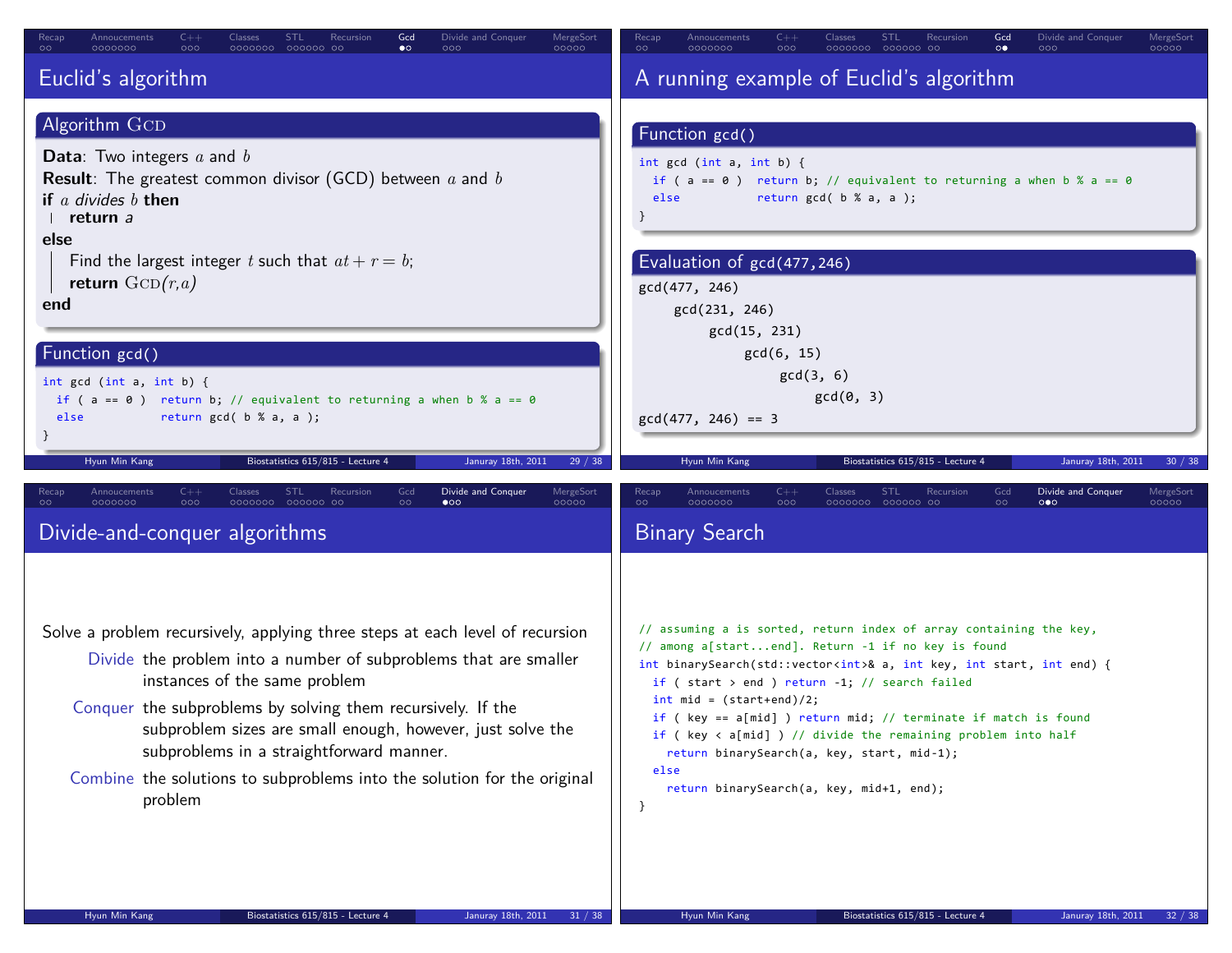| Recursive Maximum                                                                                                                                                                                                                                                                                                                                                                                                                                                                                                                                                                                                                                                                                                                                                                  | Merge Sort                                                                                                                                                                                                                                                                                                                                                                                                                                                                                                                                                                                                                                                                                                                                                                                                                 |
|------------------------------------------------------------------------------------------------------------------------------------------------------------------------------------------------------------------------------------------------------------------------------------------------------------------------------------------------------------------------------------------------------------------------------------------------------------------------------------------------------------------------------------------------------------------------------------------------------------------------------------------------------------------------------------------------------------------------------------------------------------------------------------|----------------------------------------------------------------------------------------------------------------------------------------------------------------------------------------------------------------------------------------------------------------------------------------------------------------------------------------------------------------------------------------------------------------------------------------------------------------------------------------------------------------------------------------------------------------------------------------------------------------------------------------------------------------------------------------------------------------------------------------------------------------------------------------------------------------------------|
|                                                                                                                                                                                                                                                                                                                                                                                                                                                                                                                                                                                                                                                                                                                                                                                    |                                                                                                                                                                                                                                                                                                                                                                                                                                                                                                                                                                                                                                                                                                                                                                                                                            |
| // find maximum within an a[startend]<br>int findMax(std::vector <int>&amp; a, int start, int end) {<br/>if ( start == end ) return a[start]; // conquer small problem directly<br/>else {<br/><math>int mid = (start+end)/2;</math><br/>int leftMax = findMax(a, start, mid); // divide the problem into half<br/><math>int rightMax = findMax(a, mid+1, end);</math><br/>return ( leftMax &gt; rightMax ? leftMax : rightMax ); // combine solutions<br/>-}</int>                                                                                                                                                                                                                                                                                                                | Divide and conquer algorithm<br>Divide Divide the $n$ element sequence to be sorted into two<br>subsequences of $n/2$ elements each<br>Conquer Sort the two subsequences recursively using merge sort<br>Combine Merge the two sorted subsequences to produce the sorted<br>answer                                                                                                                                                                                                                                                                                                                                                                                                                                                                                                                                         |
| Hyun Min Kang<br>Biostatistics 615/815 - Lecture 4<br>Januray 18th, 2011<br>33 / 38                                                                                                                                                                                                                                                                                                                                                                                                                                                                                                                                                                                                                                                                                                | Hyun Min Kang<br>Biostatistics 615/815 - Lecture 4<br>Januray 18th, 2011<br>34 / 38                                                                                                                                                                                                                                                                                                                                                                                                                                                                                                                                                                                                                                                                                                                                        |
| $C++$<br>Classes<br><b>STL</b><br>Recursion<br>Gcd<br>Divide and Conquer<br>MergeSort<br>Recap<br>Annoucements<br>$\circ \circ$<br>0000000<br>000<br>0000000 000000 00<br>000<br>00000<br>$\circ$<br>$mergeSort.cpp - main()$                                                                                                                                                                                                                                                                                                                                                                                                                                                                                                                                                      | $C++$<br>Classes<br><b>STL</b><br>Recursion<br>Divide and Conquer<br>MergeSort<br>Recap<br>Annoucements<br>Gcd<br>$\circ$<br>0000000<br>000<br>0000000 000000 00<br>$\circ$<br>000<br>00000<br>mergeSort.cpp - merge() function                                                                                                                                                                                                                                                                                                                                                                                                                                                                                                                                                                                            |
| #include <iostream><br/>#include <vector><br/>#include <climits><br/>void mergeSort(std::vector<int>&amp; a, int p, int r); // defined later<br/>void printArray(std::vector<int>&amp; A); // same as insertionSort<br/>// same to insertionSort.cpp except for one line<br/>int main(int argc, char** argv) {<br/>std::vector<int> v;<br/>int tok;<br/>while (<math>std::cin \gg tok</math>) {<br/>v.push_back(tok);<br/>ł<br/>std::cout &lt;&lt; "Before sorting: ";<br/>printArray(v);<br/>mergeSort(v, 0, v.size()-1); // differs from insertionSort.cpp<br/>std::cout &lt;&lt; "After sorting: ";<br/>printArray(v);<br/>return 0;<br/>Hyun Min Kang<br/>Biostatistics 615/815 - Lecture 4<br/>Januray 18th, 2011<br/>35 / 38</int></int></int></climits></vector></iostream> | // merge piecewise sorted a[pq] a[q+1r] into a sorted a[pr]<br>void merge(std::vector <int>&amp; a, int p, int q, int r) {<br/>std::vector<int> aL, aR; // copy a[pq] to aL and a[q+1r] to aR<br/>for(int i=p; i <math>\leftarrow</math> q; ++i) aL.push_back(a[i]);<br/>for(int i=q+1; i &lt;= r; ++i) aR.push_back(a[i]);<br/>aL.push_back(INT_MAX); // append additional value to avoid out-of-bound<br/>aR.push_back(INT_MAX);<br/>// pick smaller one first from aL and aR and copy to a[pr]<br/>for(int k=p, i=0, j=0; k &lt;= r; ++k) {<br/><math>if (al[i] &lt; = aR[j])</math> {<br/><math>a[k] = a[j];</math><br/><math>+</math>i;<br/>else {<br/><math>a[k] = aR[j];</math><br/><math>+</math>j;<br/>- 1<br/>Hyun Min Kang<br/>Biostatistics 615/815 - Lecture 4<br/>Januray 18th, 2011<br/>36 / 38</int></int> |

 $\overline{\phantom{a}}$